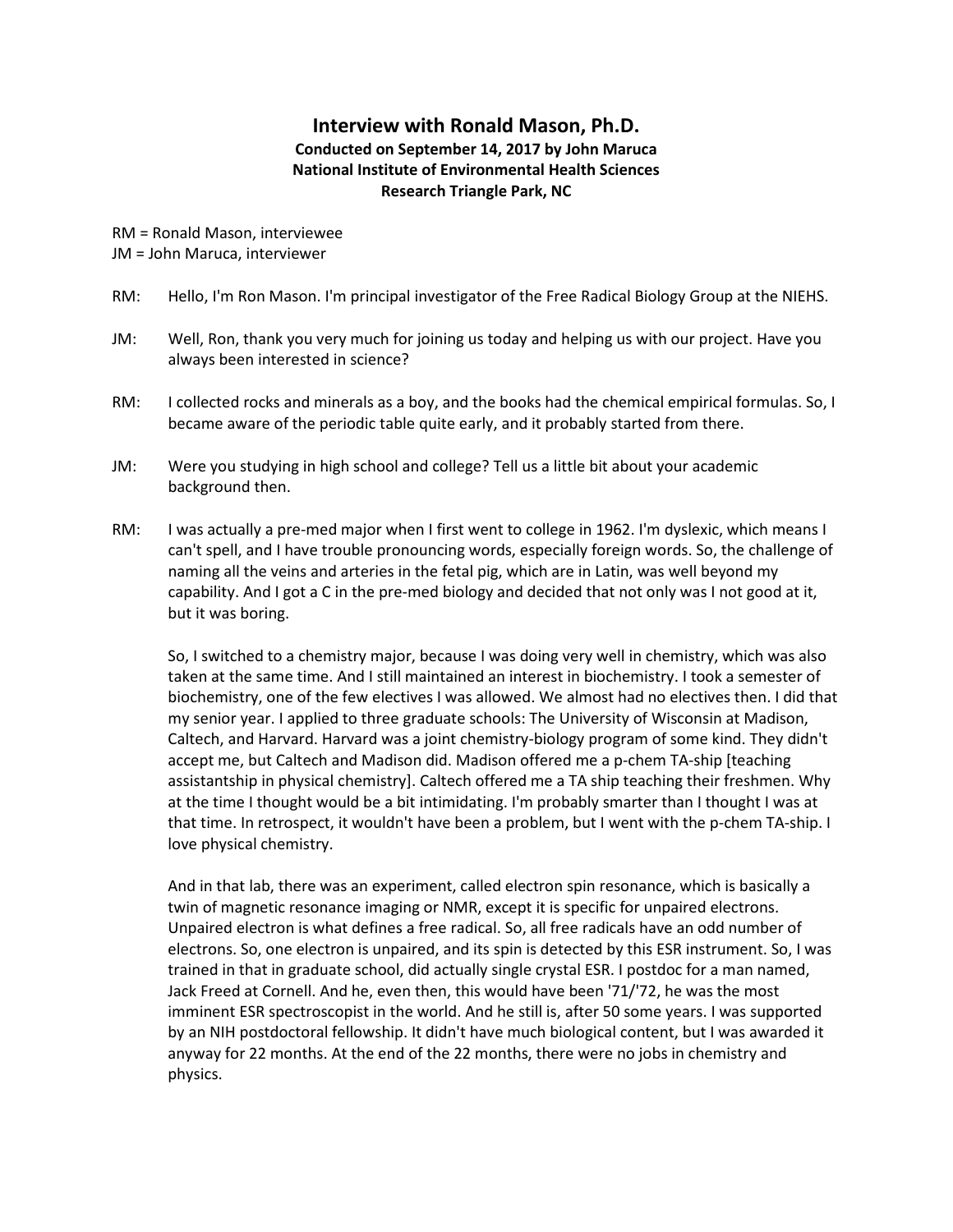[President] Kennedy had got us to the moon. There was the Great Society, the Vietnam war, and Nixon wanted to outdo Kennedy and declare war on cancer, because he thought it was an engineering project, in which it was not, obviously. War's still going on, so there was no opportunity in chemistry or physics. My wife typed up, maybe 100 letters, and I applied to 100 schools. I didn't get a single interview, but I still had some interests in free radicals and ESR as applied to biology. And one of the former graduate students of this Jack Freed worked for Varian, which was the American company that made ESR's. And he knew of a Chief of Clinical Pharmacology at a VA in Minneapolis, who had bought an ESR, but knew he had to have somebody that knew what to do with it and that I was available for that position.

So, I took that position at the VA hospital, and that was a very fortuitous move. I was hired to do one thing, but he handed me a review article on drug metabolism. And it described an enzyme named nitroreductase. Many nitrile compounds were known to be reduced, and it was thought that that gave mechanism of action and also toxicity. Well, I figured that there was a radical form in that process, and that was totally unexpected. And I remember very clearly this Jordan Holtzman, had four advanced degrees from the University of Chicago, looks at this ESR spectrum and he says, "Well, how do you know that's nitrobenzene anion radical?" And I realized that in the king of the blind, the one-eyed man is king. So, I kind of took over free radical metabolism in North America.

This work brought me to the attention of a Colin Chignell, who was asked to come down from Bethesda to start the Laboratory of Molecular Biophysics at NIEHS, and I was hired as a Principle Investigator. There's one technician, well actually a 20-hour student, wasn't a technician yet, and one postdoc. And I have prospered ever since. I've done well on every Board of Scientific Counselor review. I was promoted heavily by legendary scientific directors, like Nick Carter, Carl Barrett, and my group grew over the years. It peaked out at four staff and seven postdocs. And then was a decline of funding for intramural. It's been pared down to its present size.

In general, I've been very well supported. And even though I'm a little bit anomalous here, the institute is populated primarily by biochemists and MD's. Although if they took physical chemistry, they struggled with it typically, so I always had great respect from these people because I was a p-chem TA. And, so they realized I understood things that they didn't.

- JM: Has your research changed over the years, or is it all the same as you started?
- RM: In the beginning, it was purified enzymes and rat liver microsomes, mitochondria, free radical metabolites of drugs and toxic chemicals, and now it's evolved to a whole animal, living animals, even and it's more disease-oriented.

Two of the three postdocs I have now are really working on Parkinson's, and iron overload, and the mechanism of the dopamine oxidation that leads to Parkinson's. So, I've gone from very chemical to whole animals, from toxicity to disease, but it's been a continuality. Some of my early papers are still highly cited, and I even cite some of them myself.

JM: It sounds like there's a range of areas where your work impacts human health. It sounds like there's something with the diseases or also the metabolism of drugs.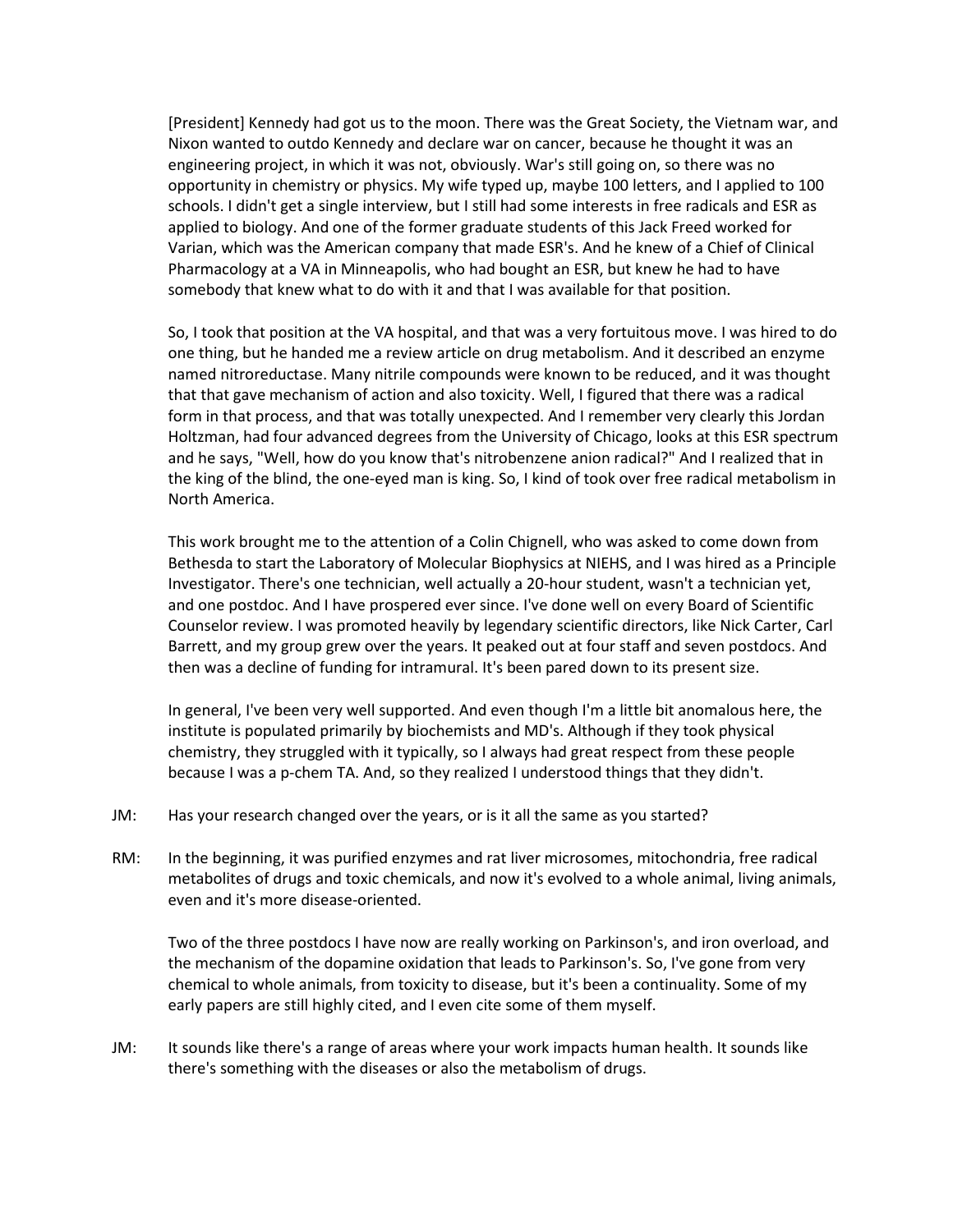RM: Yeah, toxic chemicals. One way to describe my research is I chase electrons in biology. And I don't really care where they're going or what their consequences are. In the beginning, I was detecting radicals. And then you could identify them and quantify them with this electron spin resonance, and then I would work through to what would be the radical reactions with macromolecules, and then what would be the toxicological consequences of such reactions. So, it's kind of a deductive logic. Well, it's an inductive logic, as opposed to biology, which always is deductive logic. You start with a disease and you take it apart. Where physics and chemistry, especially physics, inductive logic is the way you investigate things. You take particular details, and then try and make a general principle. Physics is full of principles and laws. Biology, not so much.

So, it's a different approach, and I actually use both the inductive and deductive. When you get to disease, that last step, what are the biological, or toxicological, or carcinogenicity consequences, working deductively from the disease is very helpful, as well.

- JM: Is there something over the year that the discovery that you've made that's really been surprising, unexpected?
- RM: Not so much. As I mentioned earlier on, I'm dyslexic. And dyslexia is an overused term, but it's really a double-edged sword. I have trouble with pronunciation, especially foreign words. Spelling is a total loss, but dyslexics are blessed by a creativity and imagination. In the morning I wake up, I've been thinking about a problem. All the facts I know in my brain that are relevant seem to rise up out of the brain into kind of a space that I can access, and I try and put pieces together. And pieces start to mesh, and maybe there's a second layer of information that's not so obviously related, so I start adding pieces from that. And on a good morning, I'll have an idea for a paper. I know the first four experiments will work, and they do. And there are a couple of more that I'm not so sure about, but my postdocs don't fish. They're following a sequence of experiments, which seem obvious to me, but are actually novel in the literature. So, it's novel enough to publish, and it passes for original.
- JM: But it does sound to me like your original concept of analyzing free radicals for medical purposes was unique at the time. Was that like a …
- RM: It was, and it wasn't. Electron spin resonance was first published in 1946 by a Russian physicist. There were people doing ESR of hair, which has an ESR signal, a free radical in the melanin, black pigment has a stable signal. It didn't really work. But most of this work was done by chemists and physicists, who frankly were more interested in the spectroscopy than they were the result. And there's still a lot of people in the area that are that way. They have their toys, and their NIH grants are a means by which they get to play with their toys. Where I think where I'm different is I identified as, at first, as a pharmacologist. I'm a member of ASPET, the Pharmacology Association. I thought I'd been badly treated by chemistry, certainly couldn't have supported the family, couldn't have supported myself with my PhD in chemistry, as it was. And so, I actually, turned my back on chemistry for a while, but then the chemists started to recognize me too, and so I forgave them.

But I had self-identified as a pharmacologist. And if you're going to ask me what I was, I'd probably still stay that. The point I'm trying to make is that what you're actually interested in is really different. I'm not interested in using that spectroscopy. In fact, I invented the technique,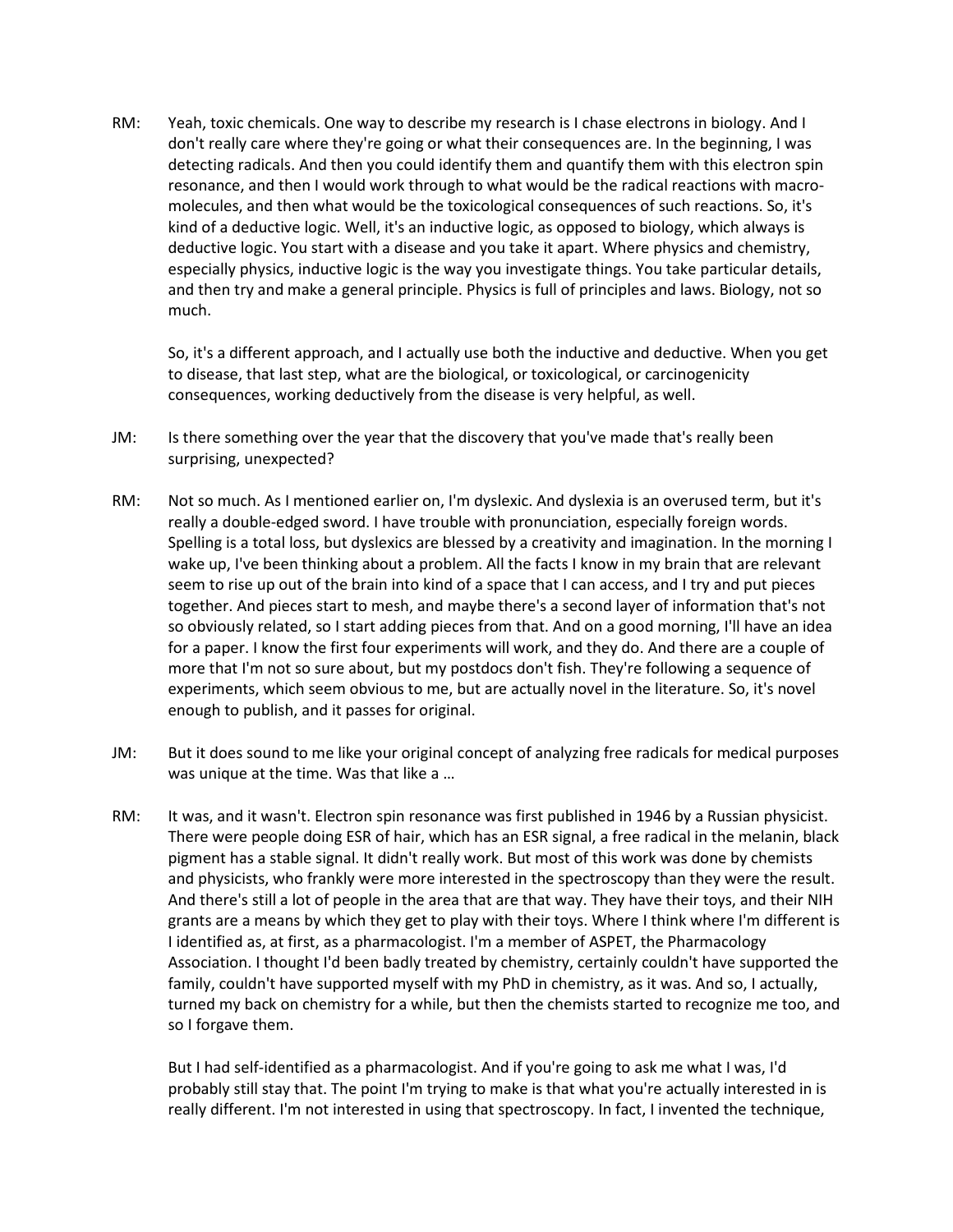called the immuno-spin trapping, where you don't have to use the ESR anymore. You can just use a confocal, or westerns, and an antibody to what is a marker of where the free radical was. And so, any biochemist can now measure free radicals in tissue slices or cells, and there may be 160 papers using that approach. So, my lab doesn't actually use electron spin resonance. It was a means to an end.

- JM: Well, the next item here is what advances would you like to see happening? But it sounds like you're making the advances yourself.
- RM: Yeah, I'm still quite active, and I'll be retiring in April. I'm going to be 73. I hope to be emeritus, and I probably won't have postdocs, but I'll be able to work through former postdocs, who are now faculty members. I figure if I feed them ideas, they'll be appropriately grateful. And maybe their graduate students would come here as guest workers, and it would be good for everybody.
- JM: Is there anything lacking in the techniques, or the equipment, or the analysis that you wish we could do or are trying to develop something new?
- RM: This immuno-spin trapping technique, I don't think the full potential of that has totally been realized yet. There's some tweaking, and it can be improved. But there's many, many experiments left to do with that approach, another 20 years easily. The electron spin resonance petered out, not because of any limitations in the technique, other than sensitivity. Every problem that could be done with the available sensitivity was done. But this immuno-spin trapping technique has about a 100,000 times more sensitivity, and so that just opens up a whole world that was not available.
- JM: You talked about this earlier but tell us a little bit more about your coming to NIEHS. You were recruited because of your work?
- RM: Yes, yes. Colin Chignell was in Bethesda at the Heart, Lung and Blood [Institute], and he was recruited by Dr. Fouts, who was the Scientific Director at that time, to start this Laboratory of Environmental Biophysics. And there was NMR, and mass spec, and me and him, and a couple of people that were already here doing microwave and hearing, so it was a physically-oriented lab. And I met him in the usual way, meetings. Got to know him best at a Gordon conference, actually. And I was selected to give a short presentation after the banquet, which is a mixed blessing, because people had been drinking and eating lobster all evening. And so, keeping their attention after the banquet was a challenge, but he paid attention, and was impressed, and offered me the position.
- JM: If that hadn't happened and you hadn't really gotten into science, what would you have done? Would there have been another career path?
- RM: I was good in all sorts of chemistry. At Madison, there were 100 graduate students in the chemistry department. Now Wisconsin doesn't need 100 new PhD's in chemistry every year, and actually they only produce 50 a year, because they flunked out 50. But still, it doesn't need 50. That was part of the problem with the oversupply, which is endemic in biomedical science now. But it happened first in chemistry and physics.